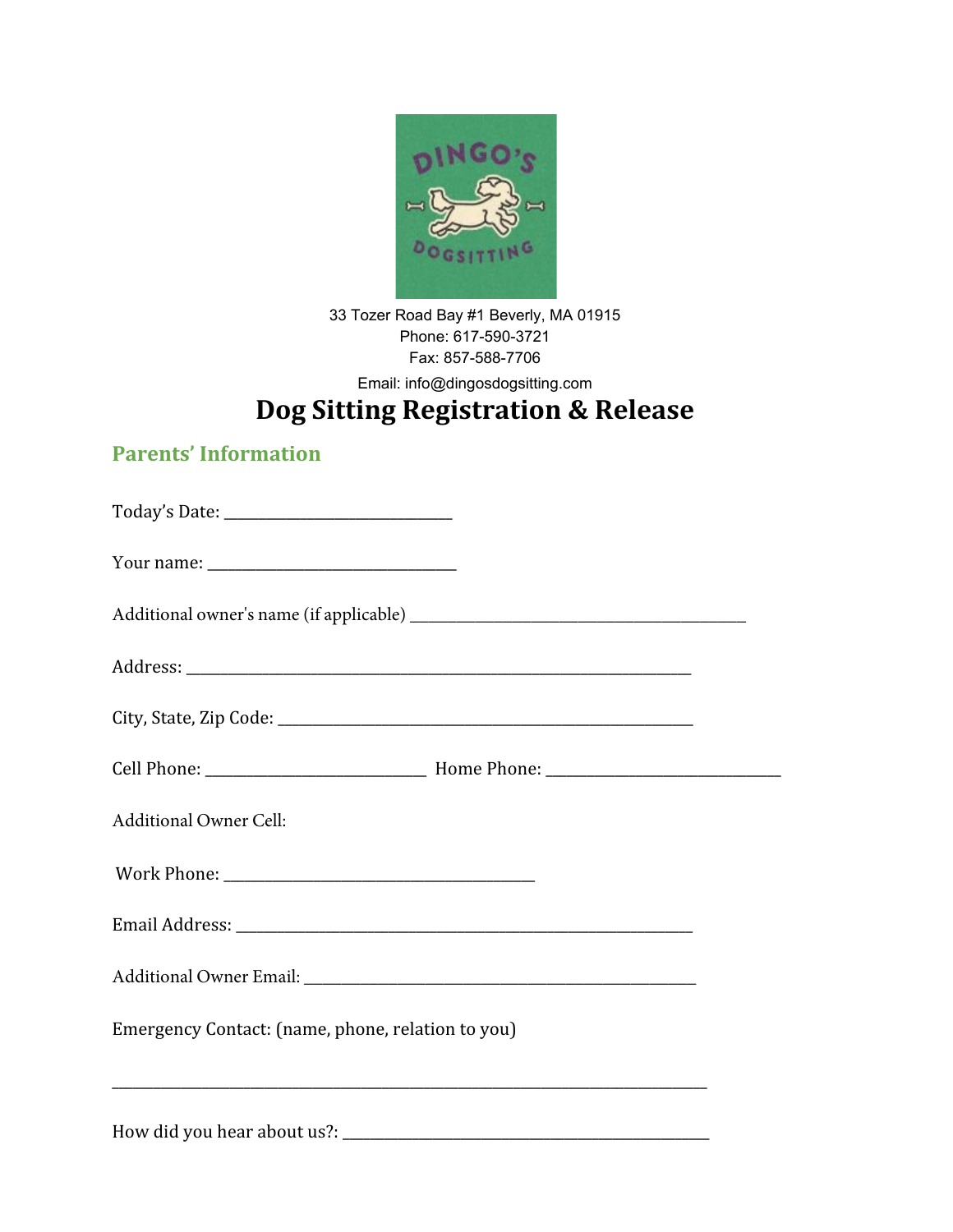## **Your Dog's Information**

| Is your dog fixed? Yes No                                      |  |  |
|----------------------------------------------------------------|--|--|
| What is your dog's usual behavior with people? (please circle) |  |  |
|                                                                |  |  |
| What is your dog's usual behavior with other dogs?             |  |  |
|                                                                |  |  |
| Has your dog ever bitten another dog or human? No Yes          |  |  |
| Is your dog fully housebroken? Yes No                          |  |  |
| How is your dog off-leash? Is he/she a "flight risk"?          |  |  |
| Any other behavioral issues we should know about?              |  |  |
| Has your dog ever attended doggy daycare before?               |  |  |

Yes No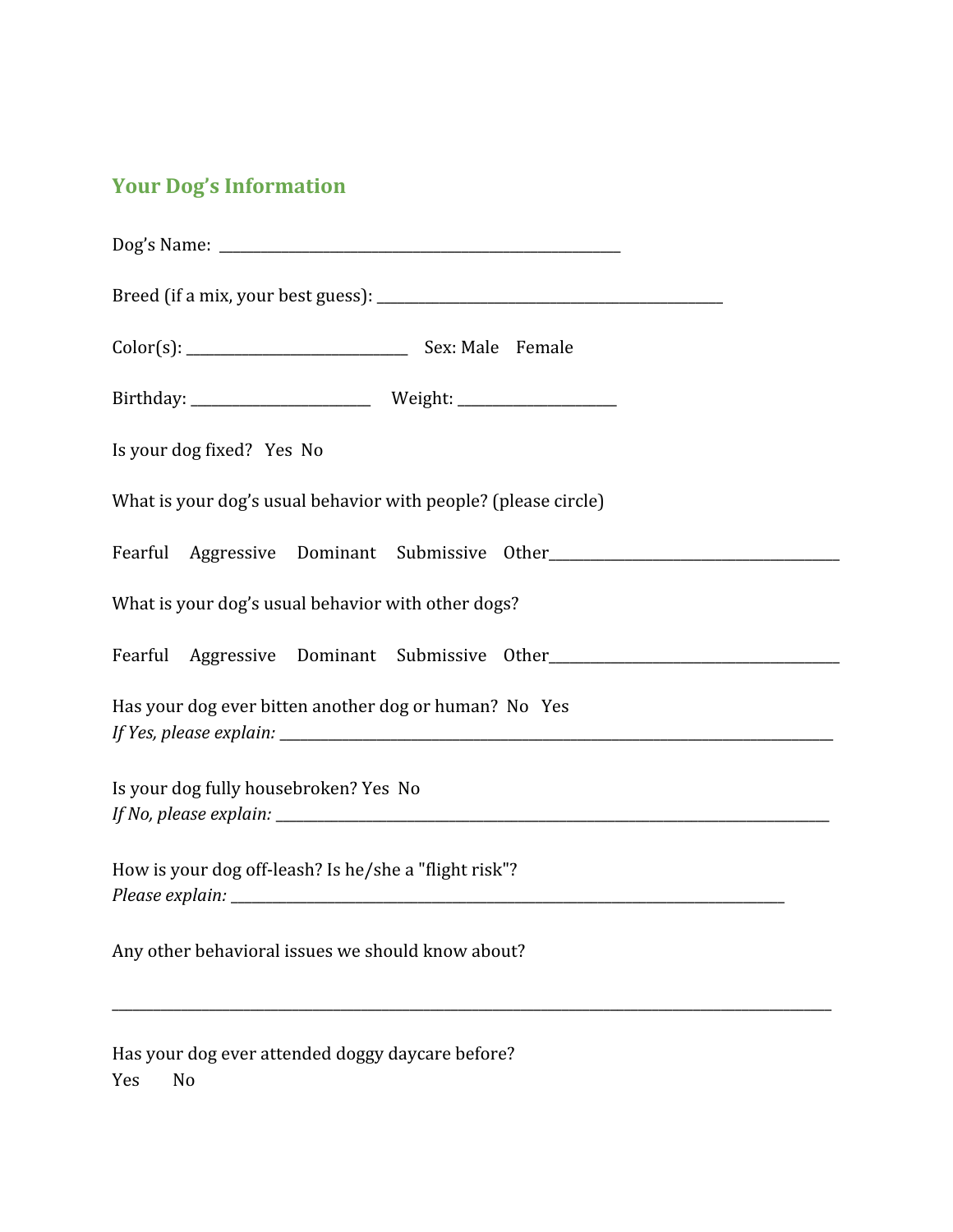Has your dog ever been excused/suspended from doggy daycare before? Yes No

If you answered "yes" please explain.

Has your dog ever failed a temperament test at another doggie daycare? Yes No

(if Yes, please explain)

#### **Veterinarian Information:**

| Veterinarian Name/Office: |  |
|---------------------------|--|
| Telephone:                |  |

Veterinarian Address/City/State/Zip:

E-Mail:

#### **Medical/Health Information:**

Vaccination Expiration Dates: (please provide a copy of your dog's most recent immunization records)

Bordatella (Kennel Cough): \_\_\_\_\_\_\_\_\_\_\_\_\_\_\_\_\_\_\_\_ Rabies: \_\_\_\_\_\_\_\_\_\_\_\_\_\_\_\_\_\_\_\_\_\_\_\_

DHLP or DHLPP Vaccines: \_\_\_\_\_\_\_\_\_\_\_\_\_\_\_\_\_\_\_\_

\*We reserve the right to refuse any dog for carrying fleas, please check your dog prior to arrival.

\*Flea/Tick Control (ex. K9 Advantix): \_\_\_\_\_\_\_\_\_\_\_\_\_\_\_\_\_

Heartworm Prevention (ex. Heartguard): \_\_\_\_\_\_\_\_\_\_\_\_\_\_\_\_\_\_\_\_\_\_\_\_\_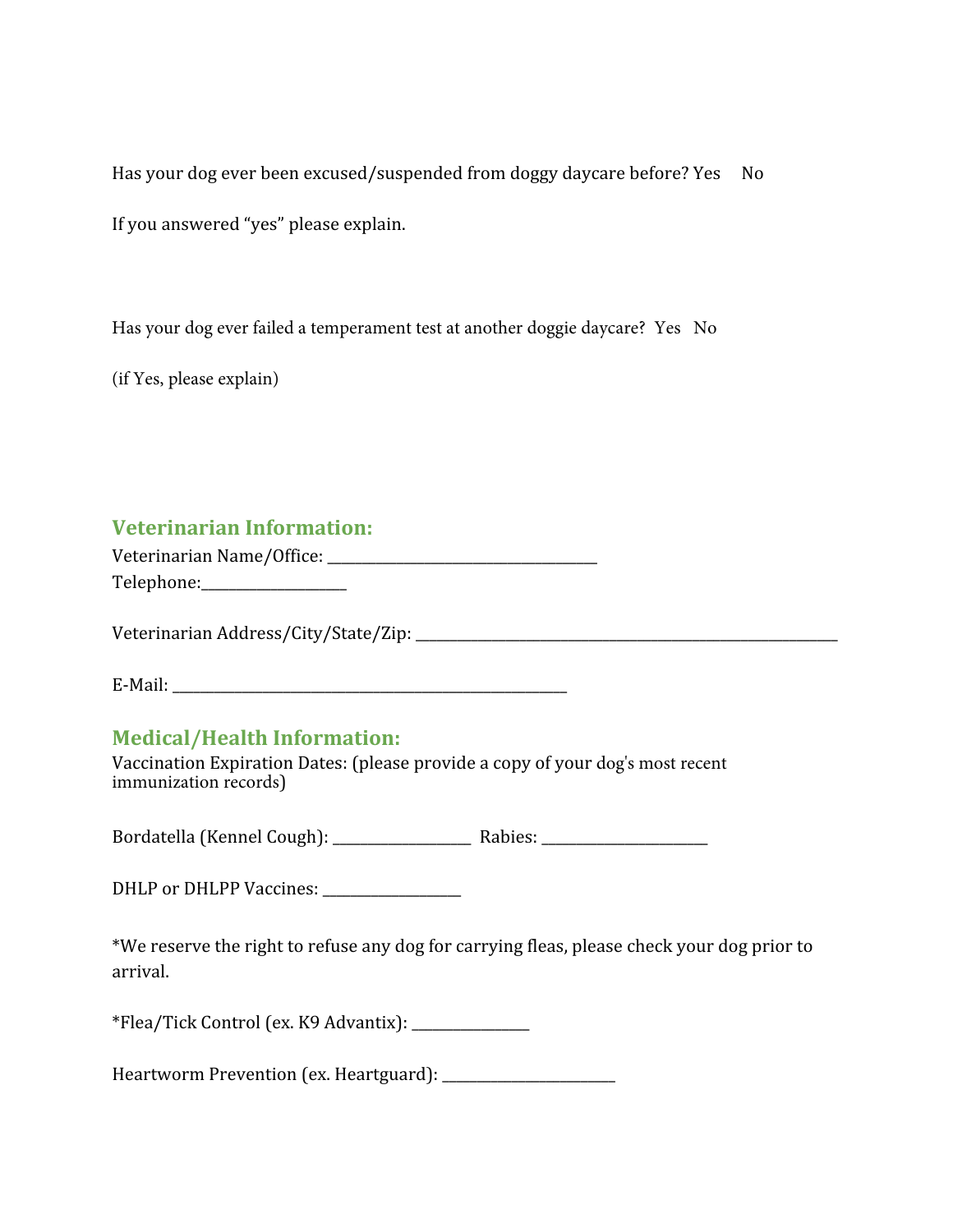Date of last Heartworm Test: \_\_\_\_\_\_\_\_\_\_\_\_\_\_\_\_\_\_\_ Date of Last Fecal Exam: \_\_\_\_\_\_\_\_\_\_\_\_\_\_\_\_\_\_\_\_\_

Please describe any additional health-related problems or issues:

Is your dog allergic to anything we should know about?

Describe any Medications needed:

### **Registration & Release - (Legal Stuff):**

By signing next to the "X", you agree to the terms and conditions below:

 $X$  and  $X$ 

(signature of owner)

1. Owner certifies the accuracy of all information Owner has conveyed about Owner's pet to DINGO'S DOGSITTING.

2. Owner represents that all information that Owner has given to DINGO'S DOGSITTING about Owner is accurate.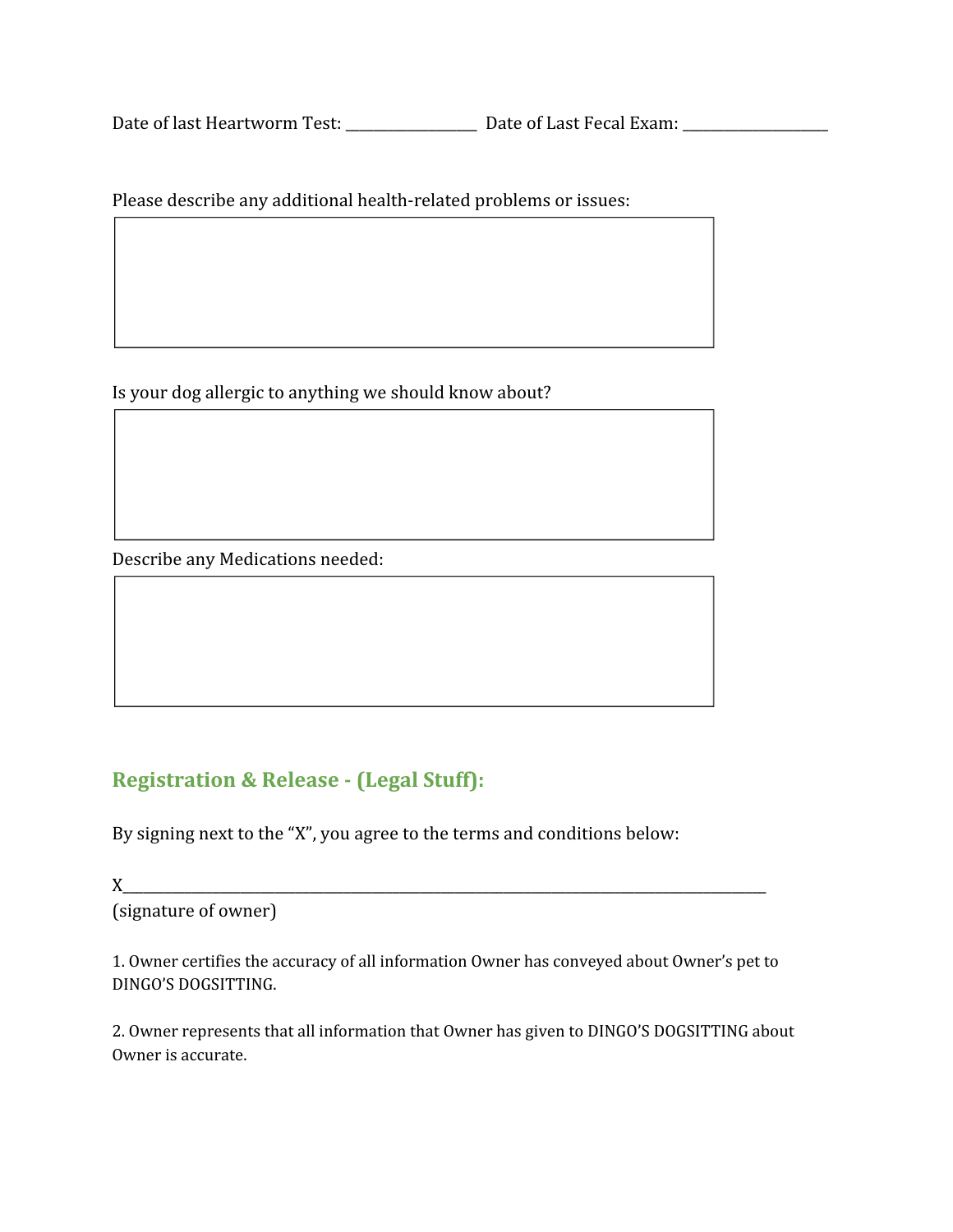3. Owner agrees that if Owner's pet becomes ill or seems to be in need of medical attention, DINGO'S DOGSITTING, at its sole discretion, reserves the right to administer aid and/or to engage the services of a veterinarian and the expenses thereof shall be paid by the Owner. Owner gives consent to DINGO'S DOGSITTING to act on the Owner's behalf in obtaining emergency veterinary care at the Owner's expense if deemed necessary by DINGO'S DOGSITTING. Owner agrees to indemnify and holds DINGO'S DOGSITTING and its employees harmless from said expenses.

4. Owner understands that any problem, including but not limited to injury, illness or death that occurs while on our premises, or within our care, and all  $\log(s)$  will be treated as deemed best by the staff of DINGO'S DOGSITTING, in their sole discretion, and that Owner assumes full financial responsibility for any and all expenses involved.

5. Owner agrees that their dog is in good general health, and valid proof that he/she is current on Rabies, DHLPP, and Bordetella vaccinations will be provided. In addition, Owner agrees that their dog is on a scheduled flea/tick prevention program. Dogs arriving with fleas will be refused service.

6. Owner hereby grants DINGO'S DOGSITTING the right to videotape, photograph, and/or record their dog during their time at DINGO'S DOGSITTING and to post and/or reproduce any and all photographs taken (as well as Owner's dog's name) on or in, without limitation, DINGO'S DOGSITTING'S website, promotional materials and merchandise, without becoming liable to the Owner or Owner's dog for any royalty payment of any kind. DINGO'S DOGSITTING shall be the exclusive owner of the results and all such tapings, photography, and recordings will be used only by DINGO'S DOGSITTING in its own promotion, advertising, sale or publicizing.

7. Owner agrees that should their dog exhibit inappropriate aggressive behavior toward other dogs or employees, for the safety of all concerned he or she will be placed isolated in a separate room or be temporarily relocated to a traditional boarding facility of our choosing.

8. In the event a dog is abandoned at DINGO'S DOGSITTING, due diligence will be undertaken to locate the owner. If the owner cannot be located, the dog will be surrendered to an appropriate animal shelter or rescue.

9. DINGO'S DOGSITTING reserves the right to refuse any dog.

10. DINGO'S DOGSITTING shall exercise reasonable care for Owner's dog while Owner's dog is in DINGO'S DOGSITTING'S custody. Owner recognizes the potential risks involving group play/dog daycare/dog transportation, boarding and grooming due to the unpredictable nature of dogs.